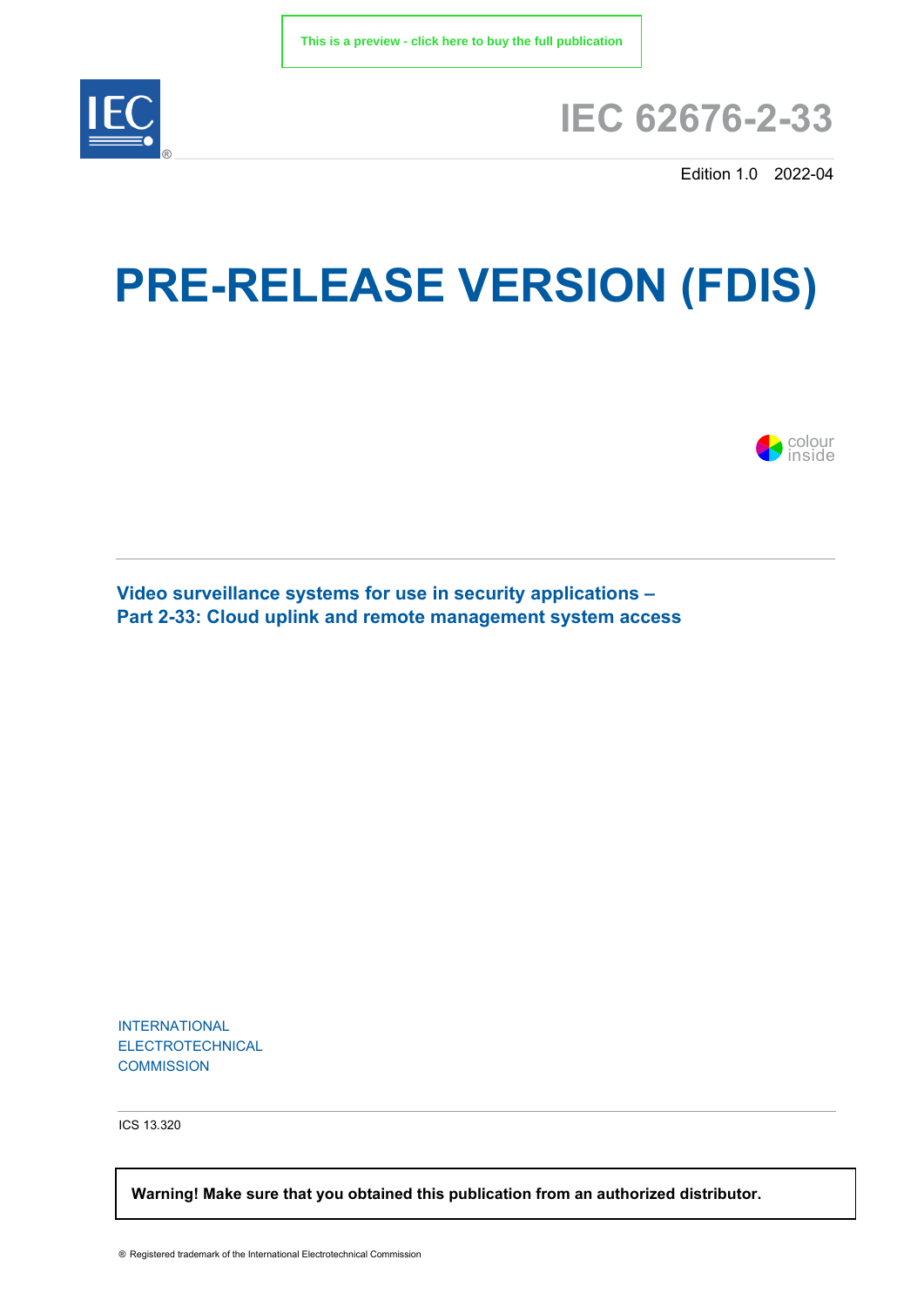

### **79/658/FDIS**

#### FINAL DRAFT INTERNATIONAL STANDARD (FDIS)

|                    | <b>PROJECT NUMBER:</b>                                 |                          |
|--------------------|--------------------------------------------------------|--------------------------|
| IEC 62676-2-33 ED1 |                                                        |                          |
|                    | DATE OF CIRCULATION:                                   | CLOSING DATE FOR VOTING: |
|                    | 2022-04-22                                             | 2022-06-03               |
|                    | <b>SUPERSEDES DOCUMENTS:</b><br>79/642/CDV, 79/647/RVC |                          |
|                    |                                                        |                          |

| <b>IEC TC 79: ALARM AND ELECTRONIC SECURITY SYSTEMS</b>                                                                                                                        |                    |                                           |               |
|--------------------------------------------------------------------------------------------------------------------------------------------------------------------------------|--------------------|-------------------------------------------|---------------|
| SECRETARIAT:                                                                                                                                                                   |                    | SECRETARY:                                |               |
| France                                                                                                                                                                         |                    | Mr Jean-François LIGNEREUX                |               |
| OF INTEREST TO THE FOLLOWING COMMITTEES:                                                                                                                                       |                    | HORIZONTAL STANDARD:                      |               |
|                                                                                                                                                                                |                    | □                                         |               |
| <b>FUNCTIONS CONCERNED:</b>                                                                                                                                                    |                    |                                           |               |
| $\square$ EMC                                                                                                                                                                  | <b>ENVIRONMENT</b> | QUALITY ASSURANCE                         | $\Box$ SAFETY |
| $\boxtimes$ SUBMITTED FOR CENELEC PARALLEL VOTING                                                                                                                              |                    | NOT SUBMITTED FOR CENELEC PARALLEL VOTING |               |
| <b>Attention IEC-CENELEC parallel voting</b>                                                                                                                                   |                    |                                           |               |
| The attention of IEC National Committees, members of<br>CENELEC, is drawn to the fact that this Final Draft International<br>Standard (FDIS) is submitted for parallel voting. |                    |                                           |               |
| The CENELEC members are invited to vote through the<br>CENELEC online voting system.                                                                                           |                    |                                           |               |

This document is a draft distributed for approval. It may not be referred to as an International Standard until published as such.

In addition to their evaluation as being acceptable for industrial, technological, commercial and user purposes, Final Draft International Standards may on occasion have to be considered in the light of their potential to become standards to which reference may be made in national regulations.

Recipients of this document are invited to submit, with their comments, notification of any relevant patent rights of which they are aware and to provide supporting documentation.

#### TITLE:

**Video surveillance systems for use in security applications - Part 2-33: Cloud uplink and remote management system access**

PROPOSED STABILITY DATE: 2025

NOTE FROM TC/SC OFFICERS:

**Copyright © 2022 International Electrotechnical Commission, IEC**. All rights reserved. It is permitted to download this electronic file, to make a copy and to print out the content for the sole purpose of preparing National Committee positions. You may not copy or "mirror" the file or printed version of the document, or any part of it, for any other purpose without permission in writing from IEC.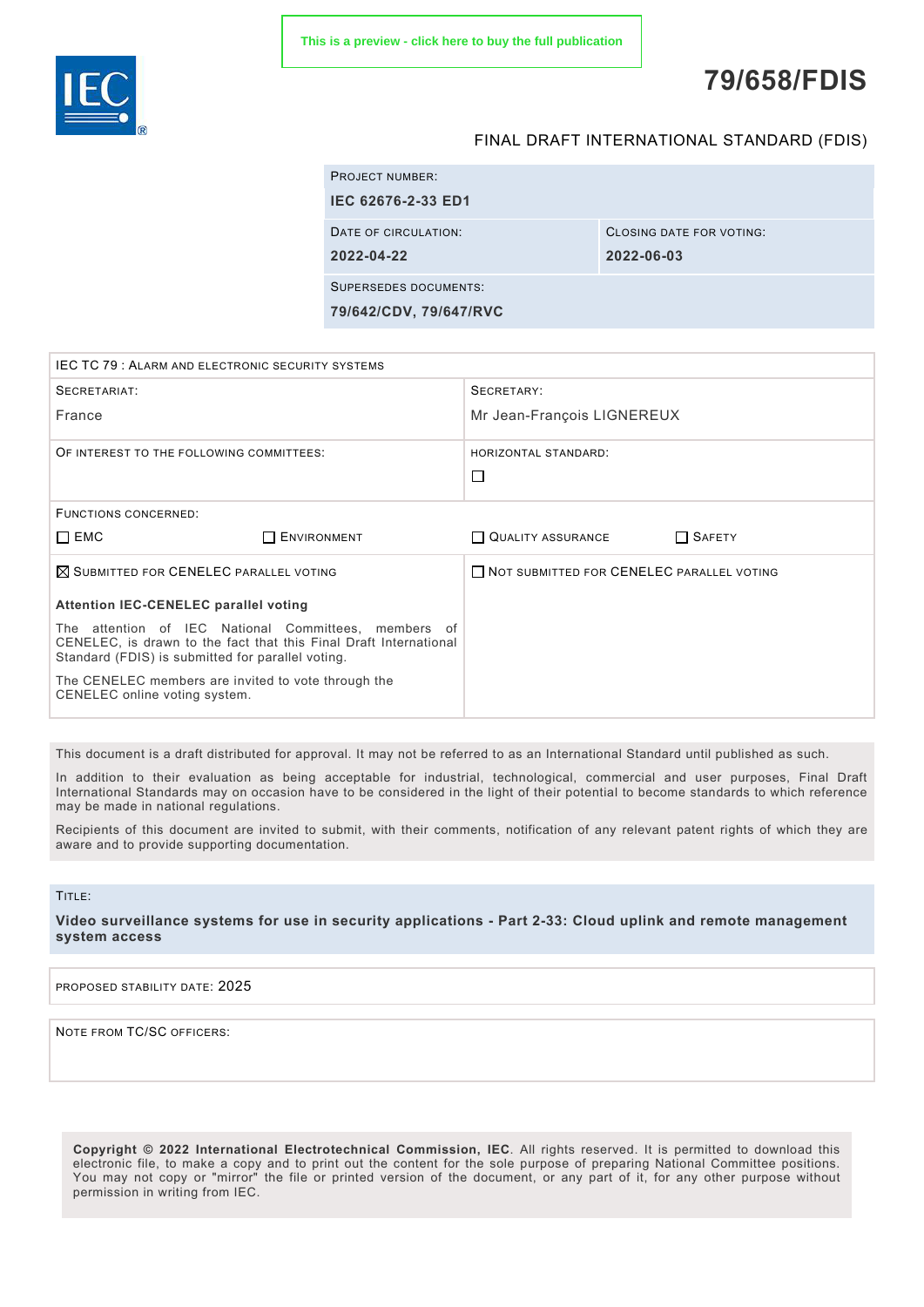$-2-$ 

IEC FDIS 62676-2-33 @ IEC 2022

#### **CONTENTS**

| 1              |            |               |    |  |  |
|----------------|------------|---------------|----|--|--|
| 2              |            |               |    |  |  |
| 3              |            |               |    |  |  |
| 4              |            |               |    |  |  |
|                | 4.1        |               |    |  |  |
|                | 4.2        |               |    |  |  |
|                | 4.3        |               |    |  |  |
| 5              |            |               |    |  |  |
|                |            |               |    |  |  |
|                | 5.1<br>5.2 |               |    |  |  |
|                | 5.3        |               |    |  |  |
| 6              |            |               |    |  |  |
|                |            |               |    |  |  |
|                | 6.1        |               |    |  |  |
|                | 6.2        |               |    |  |  |
| $\overline{7}$ | 6.3        |               |    |  |  |
|                |            |               |    |  |  |
|                | 7.1        |               |    |  |  |
|                | 7.2        |               |    |  |  |
|                | 7.3        |               |    |  |  |
|                | 7.4        |               |    |  |  |
|                | 7.5<br>7.6 |               |    |  |  |
|                | 7.7        |               |    |  |  |
|                | 7.8        |               |    |  |  |
|                | 7.8.1      |               |    |  |  |
|                | 7.8.2      |               |    |  |  |
| 8              |            |               |    |  |  |
|                |            | 8.1 Protocol. | 16 |  |  |
|                | 8.1.1      |               |    |  |  |
|                | 8.1.2      |               |    |  |  |
|                | 8.1.3      |               |    |  |  |
|                | 8.1.4      |               |    |  |  |
|                | 8.1.5      |               |    |  |  |
|                | 8.2        |               |    |  |  |
|                | 8.2.1      |               |    |  |  |
|                | 8.2.2      |               |    |  |  |
|                | 8.2.3      |               |    |  |  |
|                | 8.2.4      |               |    |  |  |
|                | 8.2.5      |               |    |  |  |
|                |            |               |    |  |  |
|                | A.1        |               |    |  |  |
|                | A.2        |               |    |  |  |
|                | A.2.1      |               |    |  |  |
|                |            |               |    |  |  |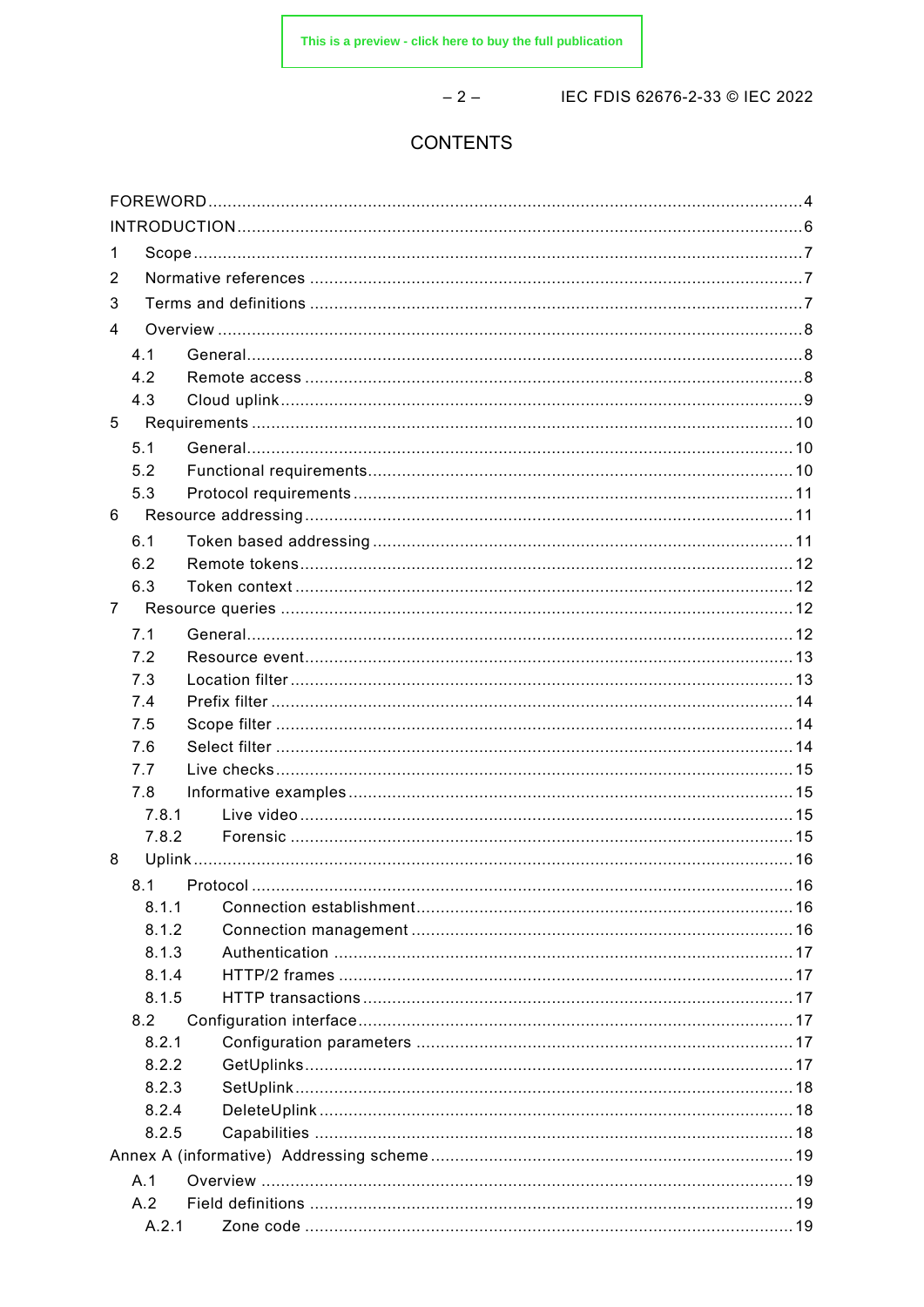IEC FDIS 62676-2-33 © IEC 2022

$$
-\ 3\ -
$$

| A.2.2      |  |
|------------|--|
| A.2.3      |  |
| A.2.4      |  |
| A.2.5      |  |
|            |  |
| B.1        |  |
| B.2        |  |
| B.3        |  |
| B.4        |  |
| <b>B.5</b> |  |
|            |  |
|            |  |
|            |  |
|            |  |
|            |  |
|            |  |
|            |  |
|            |  |
|            |  |
|            |  |
|            |  |
|            |  |
|            |  |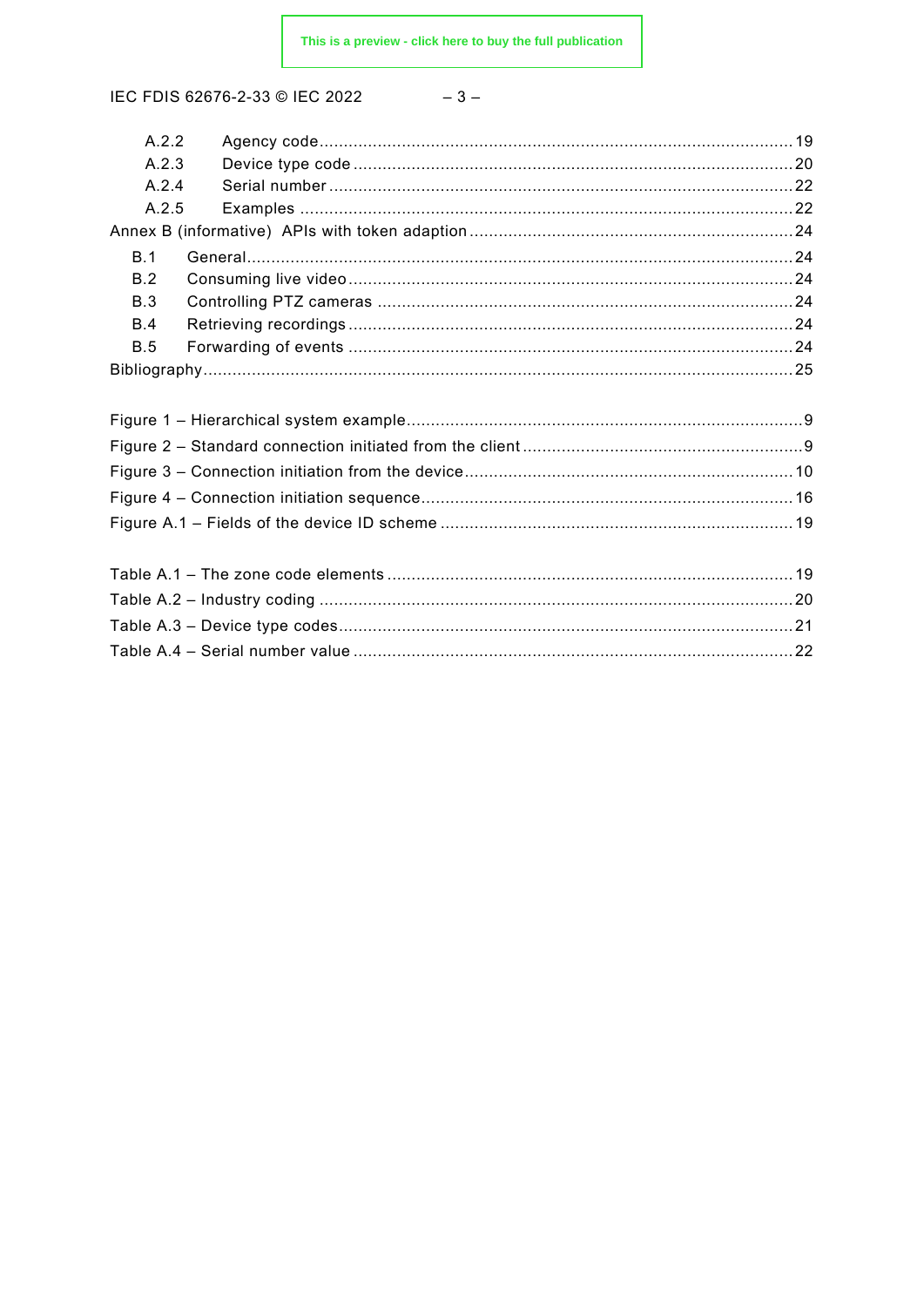**[This is a preview - click here to buy the full publication](https://webstore.iec.ch/publication/75608&preview)**

– 4 – IEC FDIS 62676-2-33 © IEC 2022

#### INTERNATIONAL ELECTROTECHNICAL COMMISSION

\_\_\_\_\_\_\_\_\_\_\_\_

#### **VIDEO SURVEILLANCE SYSTEMS FOR USE IN SECURITY APPLICATIONS –**

#### **Part 2-33: Cloud uplink and remote management system access**

#### FOREWORD

- <span id="page-4-0"></span>1) The International Electrotechnical Commission (IEC) is a worldwide organization for standardization comprising all national electrotechnical committees (IEC National Committees). The object of IEC is to promote international co-operation on all questions concerning standardization in the electrical and electronic fields. To this end and in addition to other activities, IEC publishes International Standards, Technical Specifications, Technical Reports, Publicly Available Specifications (PAS) and Guides (hereafter referred to as "IEC Publication(s)"). Their preparation is entrusted to technical committees; any IEC National Committee interested in the subject dealt with may participate in this preparatory work. International, governmental and non-governmental organizations liaising with the IEC also participate in this preparation. IEC collaborates closely with the International Organization for Standardization (ISO) in accordance with conditions determined by agreement between the two organizations.
- 2) The formal decisions or agreements of IEC on technical matters express, as nearly as possible, an international consensus of opinion on the relevant subjects since each technical committee has representation from all interested IEC National Committees.
- 3) IEC Publications have the form of recommendations for international use and are accepted by IEC National Committees in that sense. While all reasonable efforts are made to ensure that the technical content of IEC Publications is accurate, IEC cannot be held responsible for the way in which they are used or for any misinterpretation by any end user.
- 4) In order to promote international uniformity, IEC National Committees undertake to apply IEC Publications transparently to the maximum extent possible in their national and regional publications. Any divergence between any IEC Publication and the corresponding national or regional publication shall be clearly indicated in the latter.
- 5) IEC itself does not provide any attestation of conformity. Independent certification bodies provide conformity assessment services and, in some areas, access to IEC marks of conformity. IEC is not responsible for any services carried out by independent certification bodies.
- 6) All users should ensure that they have the latest edition of this publication.
- 7) No liability shall attach to IEC or its directors, employees, servants or agents including individual experts and members of its technical committees and IEC National Committees for any personal injury, property damage or other damage of any nature whatsoever, whether direct or indirect, or for costs (including legal fees) and expenses arising out of the publication, use of, or reliance upon, this IEC Publication or any other IEC Publications.
- 8) Attention is drawn to the Normative references cited in this publication. Use of the referenced publications is indispensable for the correct application of this publication.
- 9) Attention is drawn to the possibility that some of the elements of this IEC Publication may be the subject of patent rights. IEC shall not be held responsible for identifying any or all such patent rights.

IEC 62676-2-33 has been prepared by IEC technical committee 79: Alarm and electronic security systems. It is an International Standard.

The text of this International Standard is based on the following documents:

| Draft      | Report on voting |
|------------|------------------|
| 79/XX/FDIS | 79/XX/RVD        |

Full information on the voting for its approval can be found in the report on voting indicated in the above table.

The language used for the development of this International Standard is English.

A list of all the parts in the IEC 62676 series, under the general title *Video surveillance systems for use in security applications*, can be found on the IEC website.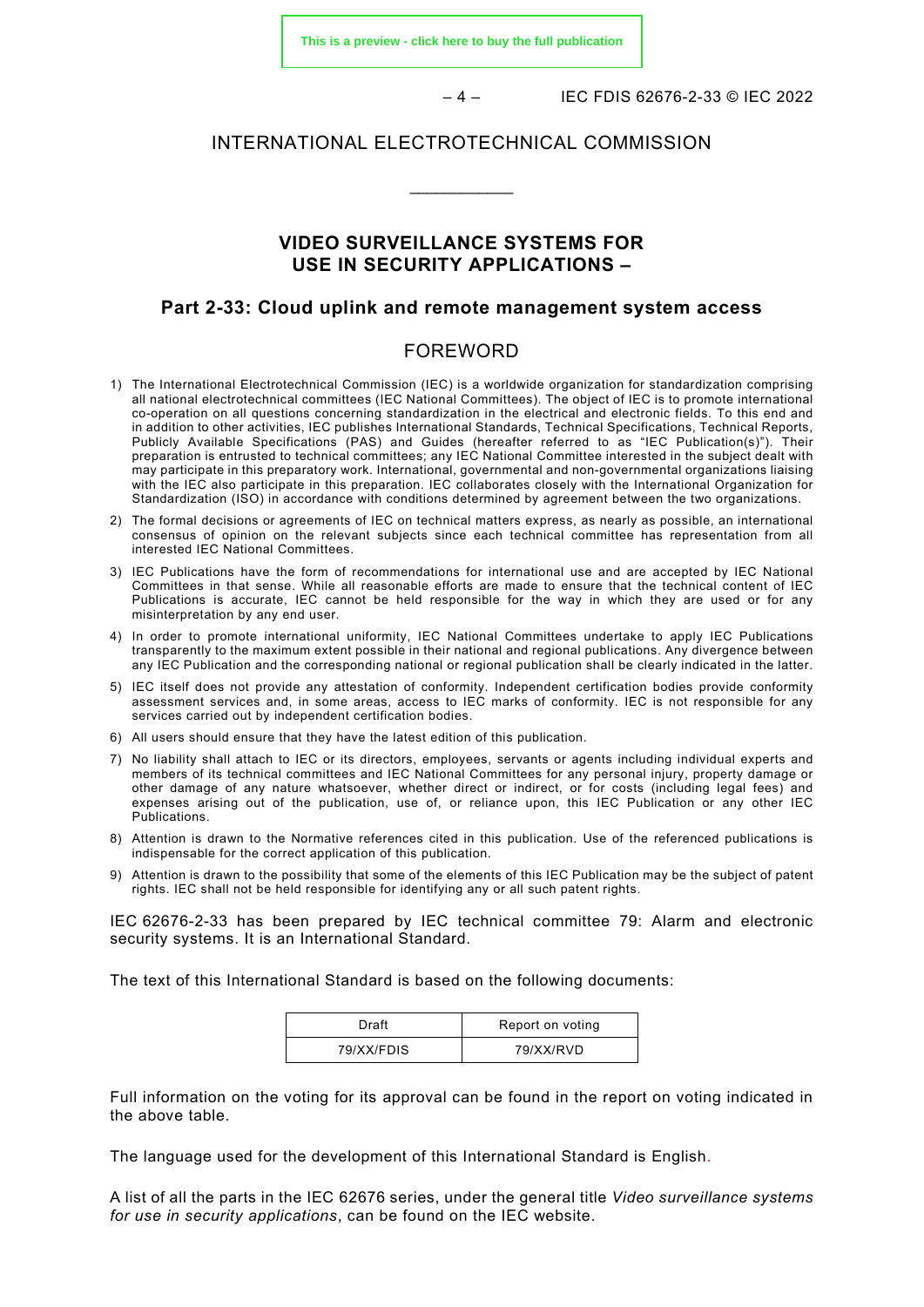IEC FDIS 62676-2-33 © IEC 2022 - 5 -

This document was drafted in accordance with ISO/IEC Directives, Part 2, and developed in accordance with ISO/IEC Directives, Part 1 and ISO/IEC Directives, IEC Supplement, available at [www.iec.ch/members\\_experts/refdocs.](http://www.iec.ch/members_experts/refdocs) The main document types developed by IEC are described in greater detail at [www.iec.ch/standardsdev/publications.](http://www.iec.ch/standardsdev/publications)

The committee has decided that the contents of this document will remain unchanged until the stability date indicated on the IEC website under [webstore.iec.ch](https://webstore.iec.ch/?ref=menu) in the data related to the specific document. At this date, the document will be

- reconfirmed,
- withdrawn,
- replaced by a revised edition, or
- amended.

**IMPORTANT – The "colour inside" logo on the cover page of this document indicates that it contains colours which are considered to be useful for the correct understanding of its contents. Users should therefore print this document using a colour printer.**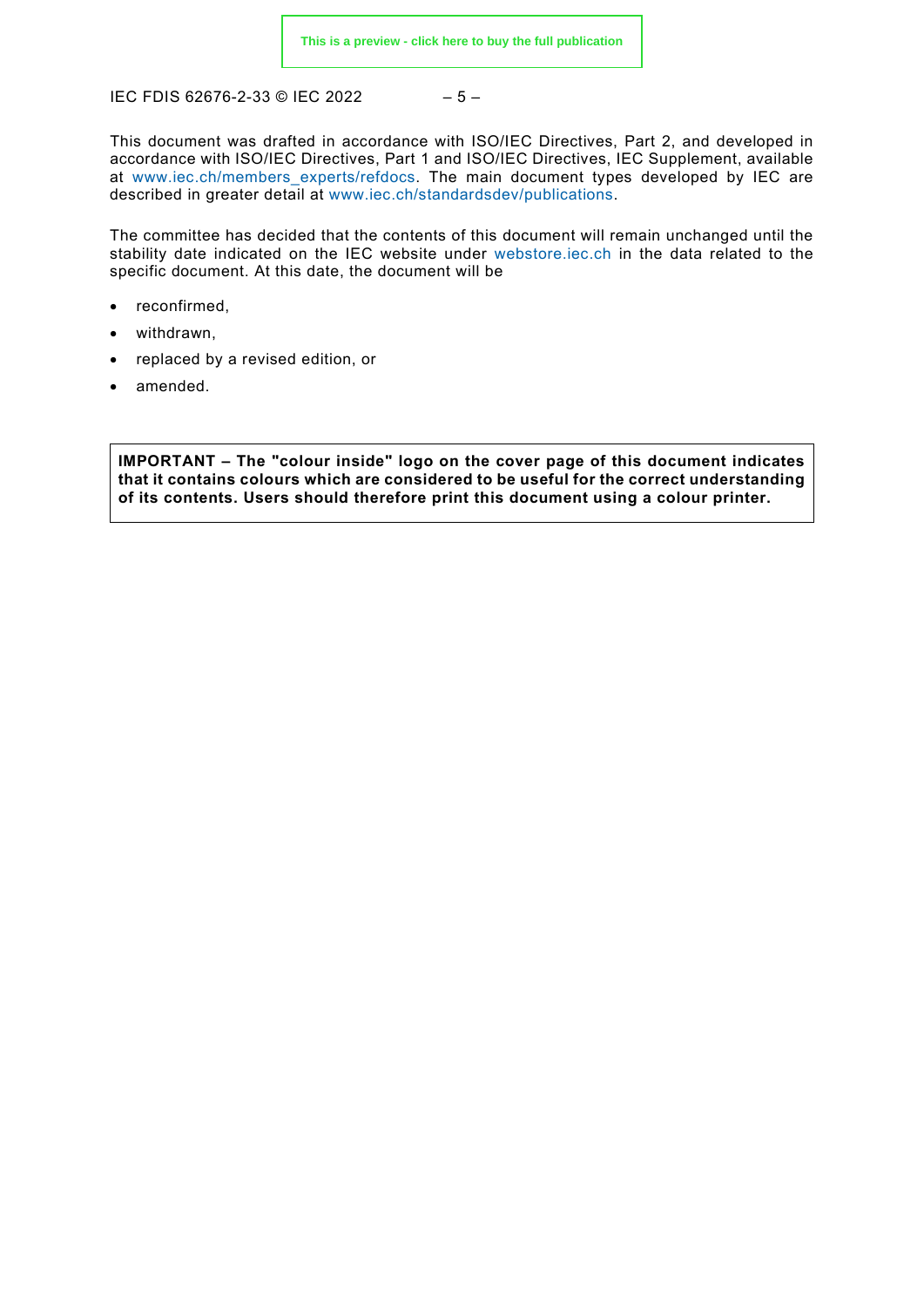– 6 – IEC FDIS 62676-2-33 © IEC 2022

#### INTRODUCTION

<span id="page-6-0"></span>Surveillance systems are important in public safety projects to maintain law and order as well as public safety, and to assist the police to perform forensic analysis. Due to organizational and security reasons, large-scale surveillance systems are split in segments, which can lead to information silos. This document provides a standardized interface for management systems such that authorized entities can easily access remote information using the same mechanism they are using today for accessing local information.